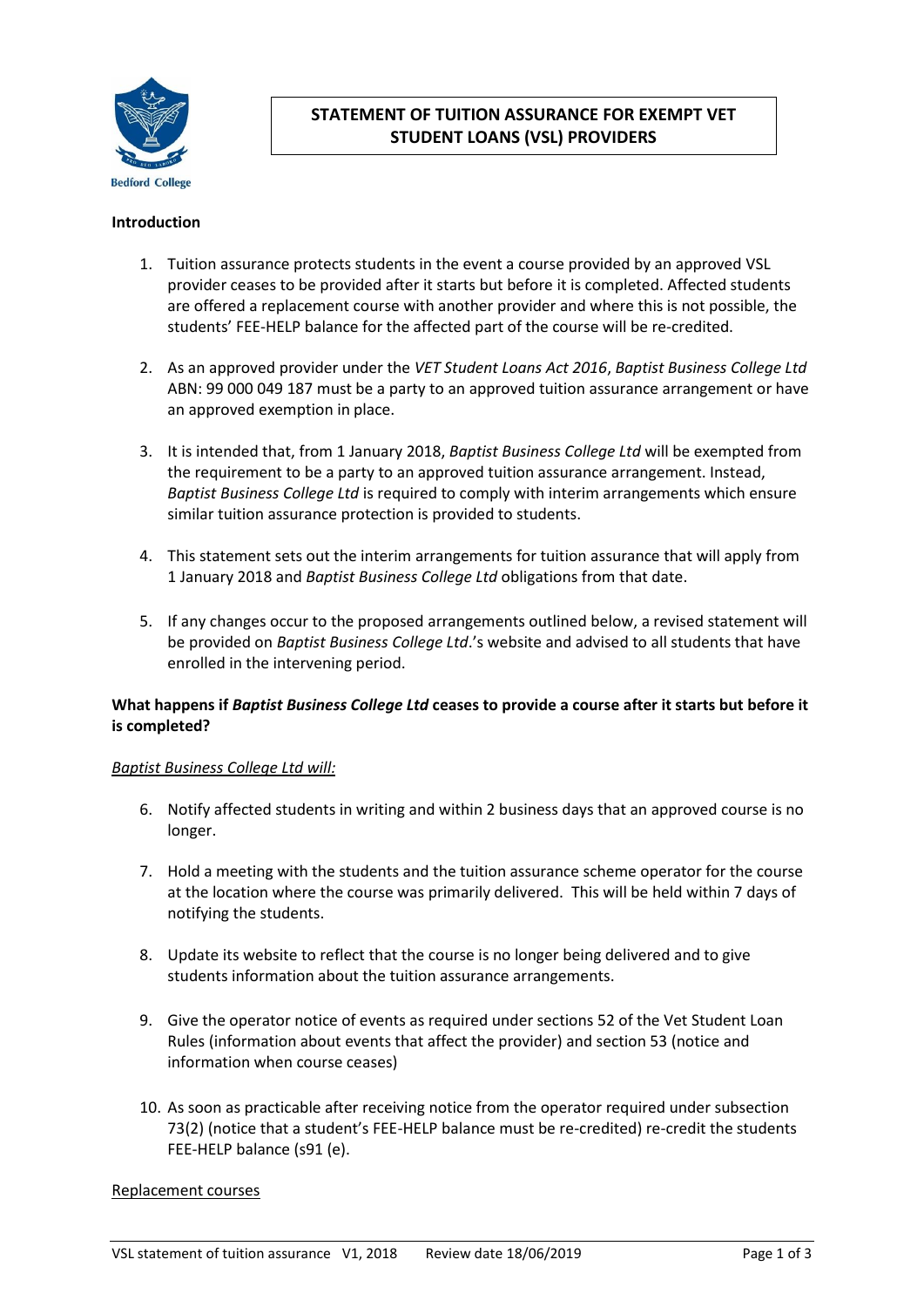- 11. The Commonwealth Department of Education and Training (the Department) (or a consultant engaged by the Department) will work with affected students to identify a replacement course and arrange for students to be placed with replacement providers.
- 12. Replacement courses must meet the following requirements:
	- the course must lead to the same or comparable qualification as the original course;
	- the mode of delivery of the replacement course must be the same as or, with the student's consent, similar to the mode of delivery for the original course;
	- the location of the replacement course must be reasonable, having regard to the costs of, and the time required for, a student's travel; and
	- the student will not incur additional fees that are unreasonable and will be able to attend the replacement course without unreasonable impacts on the student's prior commitments.
- 13. Affected students will be offered a replacement course and may seek a review about whether the course offered to them meets the requirements for replacement courses.
- 14. A student who accepts the replacement course offered will not be required to pay the replacement provider for the replacement components of the replacement course. However, the fees payable for the remainder of the replacement course may be different from the fees payable for the original course.
- 15. A student who accepts the replacement course offered will also receive course credits for parts of the original course successfully completed by the student, as evidenced by:
	- a copy of a statement of attainment or other Australian Qualifications Framework certification document issued by the course provider or an authorised issuing organisation in accordance with the Australian Qualifications Framework; or
	- a copy of an authenticated VET transcript issued by the Student Identifiers registrar.
- 16. Each affected student will have a period of six (6) months in which to accept the replacement course offer. The Department may extend that period in circumstances that justify an extension.
- 17. If an affected student enrols in a course that is not a replacement course, the student may be required to pay additional tuition fees, and might not receive the course credits the student would have received if the student had enrolled in a replacement course.

# Re-crediting of students' FEE-HELP balances

18. Where there is no suitable replacement course for a student, *Baptist Business College Ltd* will re-credit the student's FEE-HELP balance for the affected parts of the original course. The amount re-credited will be equal to the amount of VET student loan used to pay tuition fees for the student for the course, or parts of the course.

# Prepaid fees

- 19. For tuition fees paid up-front greater than \$1500, *Baptist Business College Ltd* has in place tuition assurance through the Australian Council for Private Education and Training *ACPET Australian Student Tuition Assurance Scheme (ASTAS).*
- 20. For tuition fees paid up-front below \$1500, students should be aware that there is no formal protection in place and students will be responsible to seek a refund for these fees directly from *Baptist Business College Ltd* if *Baptist Business College Ltd* fails to provide the agreed